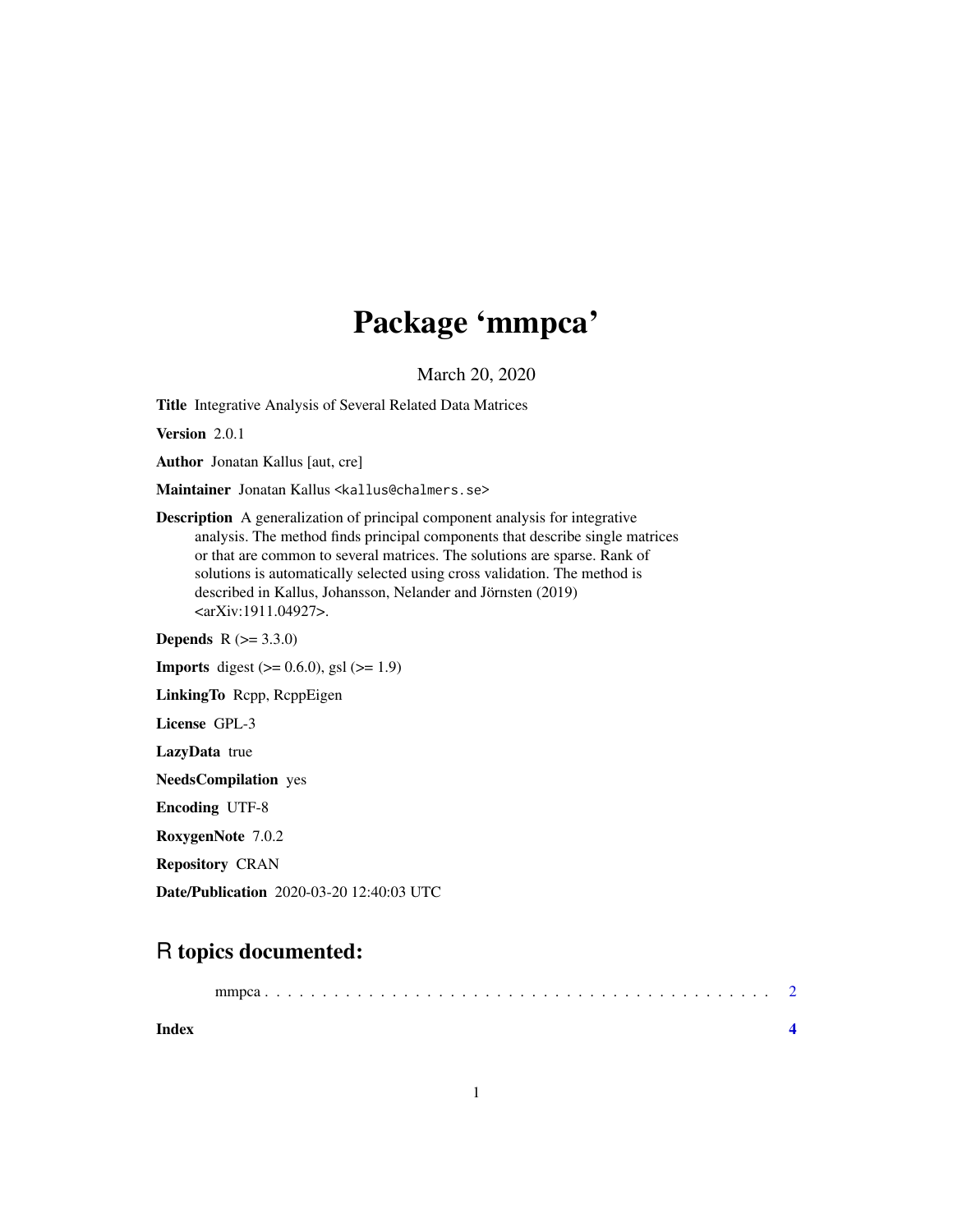#### <span id="page-1-0"></span>Description

Analyzes several related matrices of data.

#### Usage

```
mmpca(x, inds, k, lambda = NULL, trace = 0, init_theta = NULL,cachepath = NULL, enable_rank_selection = TRUE, enable_sparsity = TRUE,
 enable_variable_selection = FALSE, parallel = TRUE)
```
#### Arguments

| x                         | List of matrices to analyze                                                                                                                                                                                                                                                                                                                                             |
|---------------------------|-------------------------------------------------------------------------------------------------------------------------------------------------------------------------------------------------------------------------------------------------------------------------------------------------------------------------------------------------------------------------|
| inds                      | Matrix containing view indices. The matrix should have two columns and the<br>same number of rows as the length of x. The first (second) column contains the<br>view index of the rows (columns) of the corresponding matrix.                                                                                                                                           |
| k                         | Integer giving the maximum rank of the analysis, i.e. the maximum number of<br>principal components for each view.                                                                                                                                                                                                                                                      |
| lambda                    | Vector or matrix of lambda values. The length (or width if it is a matrix) depends<br>on the number of active penalties $(2, 3 \text{ or } 4)$ . If it is a matrix, try different<br>lambda values (one try for each row). Default: a matrix where each column is<br>the sequence $exp(seq(-6, 0))$ .                                                                   |
| trace                     | Integer selecting the amount of log messages. 0 (default): no output, 3: all<br>output.                                                                                                                                                                                                                                                                                 |
| init_theta                | NULL, functions or numeric. NULL (default) use initial values based on ordi-<br>nary SVD. If init_theta is a list of three functions (CMF, matrix_to_triplets<br>and getCMFopts from package CMF) use the supplied functions to find initial<br>values with collaborative matrix factorization (CMF). If init_theta is a numeric<br>vector it is used as initial value. |
| cachepath                 | Character vector with path to directory to store intermediate results. If NULL<br>(default) intermediate results are not stored. For caching to work it is required<br>that the random number generation seed is constant between calls to mmpca, so<br>set. seed needs to be called before mmpca.                                                                      |
| enable_rank_selection     |                                                                                                                                                                                                                                                                                                                                                                         |
|                           | Boolean deciding if the second penalty that imposes a low rank model should<br>be enabled.                                                                                                                                                                                                                                                                              |
| enable_sparsity           |                                                                                                                                                                                                                                                                                                                                                                         |
|                           | Boolean deciding if the third penalty that imposes sparsity in V should be en-<br>abled.                                                                                                                                                                                                                                                                                |
| enable_variable_selection |                                                                                                                                                                                                                                                                                                                                                                         |
|                           | Boolean deciding if the fourth penalty that increases the tendence for sparsity<br>structure of different V columns to be similar. Defaults to FALSE meaning this<br>penalty is not used.                                                                                                                                                                               |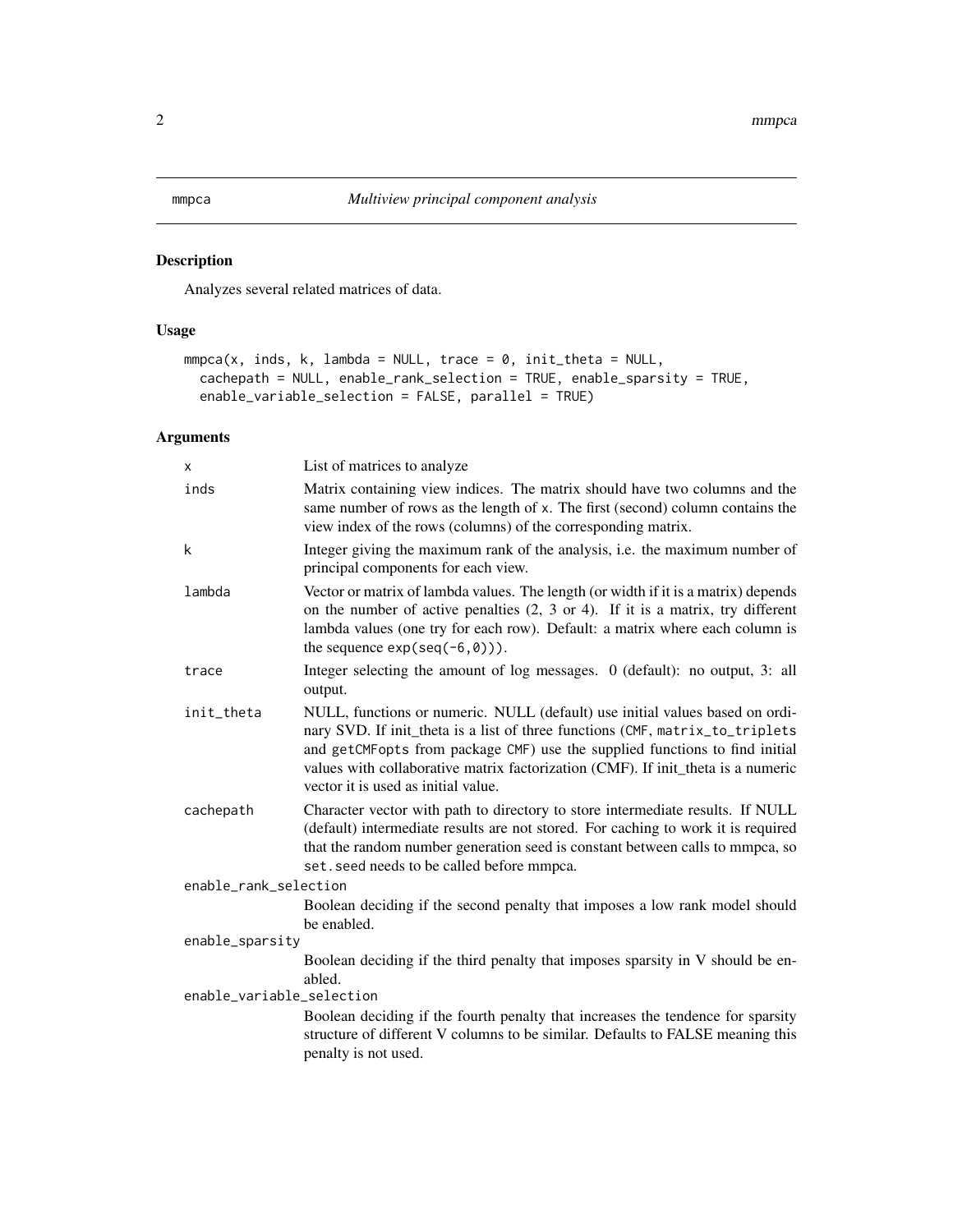#### mmpca 3

| parallel | Boolean deciding if computations should be run on multiple cores simultane- |
|----------|-----------------------------------------------------------------------------|
|          | ously.                                                                      |

#### Value

A list with components

| initial         | initial values used in optimization                                                      |
|-----------------|------------------------------------------------------------------------------------------|
| cm <sub>f</sub> | solution found with CMF (if init_theta == $c$ (CMF, matrix_to_triplets, getCM-<br>Fopts) |
| training        | solutions for different values of lambda                                                 |
| solution        | solution for optimal lambda value                                                        |

#### Author(s)

Jonatan Kallus, <kallus@chalmers.se>

#### Examples

```
x <- list(matrix(rnorm(110), 10, 11), matrix(rnorm(120), 10, 12))
inds <- matrix(c(1, 1, 2, 3), 2, 2)
result <- mmpca(x, inds, 3, parallel=FALSE)
```